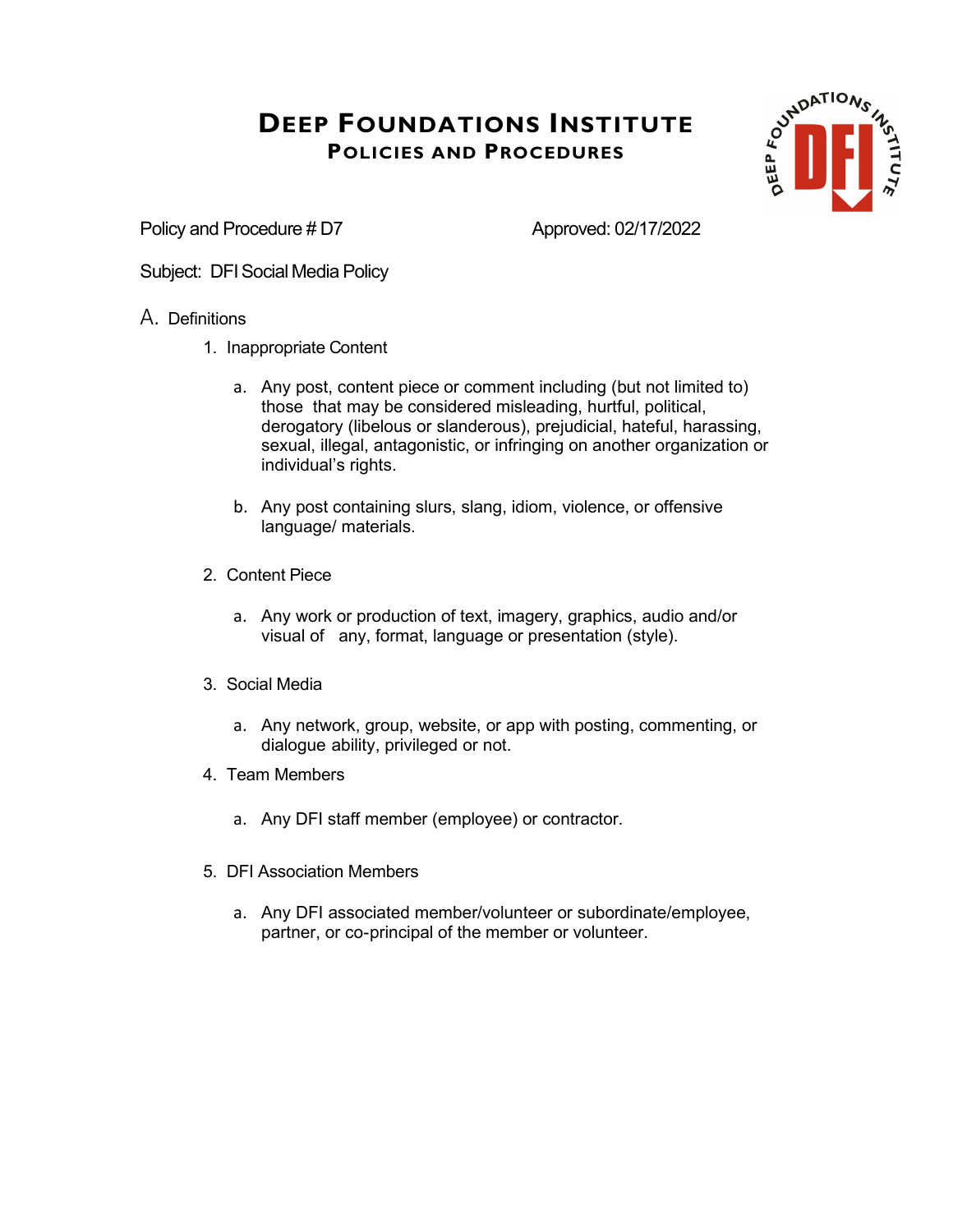

- B. Internal Policy (Team members)
	- 1. Values and Ethics
		- a. Conduct
			- i. All social media and Internet spaces (pages, sites, or networks) are considered public, as a result suitable judgment, integrity, and professionalism must be employed when posting - if you are unsure if the content or statements you are about to share or post are appropriate, seek advice from the social media manager, IT Director, or Executive Director.
			- ii. Respect other users and team members; no post, content piece, or comment should include another person or organization's details or opinions – only post on your behalf, provided, however, that a team member shall not post a personal opinion that is contrary to DFI's established policies and positions.
			- iii. Any inappropriate statements are to be removed within 1 hour of notice and official action may be pursued at the discretion of the IT Director or Executive Director.
			- iv. Team Members should be aware that DFI may observe content and information made available by Team Members through social media.
			- v. Team Members should use their best judgment and avoid posting material that is inappropriate or disparaging to, or that negatively reflects on, DFI, its employees, members, or customers.
			- vi. Social media content or other types of online content can generate press, media attention, or legal questions. Team Members should refer these inquiries to authorized DFI spokespersons, the IT Director, or the ExecutiveDirector.
		- b. Honesty & Integrity
			- i. Any post, content piece, or comment found to be misleading or inappropriate will be subject to removal immediately and may result in disciplinary action against the Team Member, the level of same depending on the magnitude of the violation, at the discretion of the Executive Director.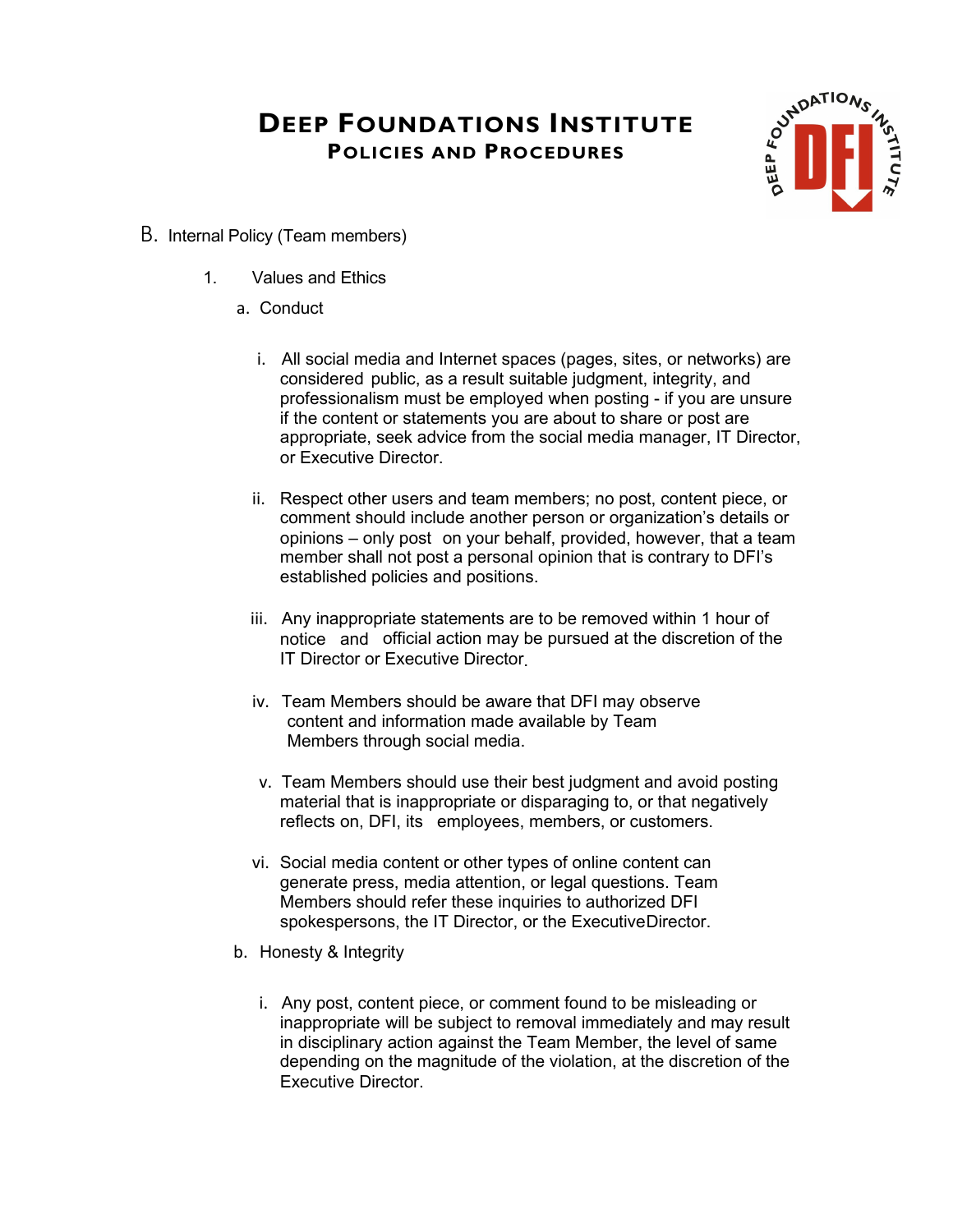

- c. Authenticity
- i. Content and Social Media officers should verify content with credible sources before posting or commenting about it.
- 2. Privacy and Confidentiality
	- a. No Team member has the right to post any information or details pertaining to other members or users and/or their affiliations or organizations. Any statements or content infringing on another's privacy may result in disciplinary action, at the discretion of the Executive director.
	- b. Content pertaining to sensitive information should not be shared.
	- c. Divulging internal, operational, financial, legal, or client/member related information, is prohibited.
	- d. DFI, owns all intellectual property invented, created, made or designed by staff members in the course of employment.

#### 3. Attribution

- a. All original sources (content owners) should be attributed when posting or publishing.
- b. An example of acceptable (social media) attribution is as follows:
	- i. This article by *[author's name here]* was originally published in *[Name of source medium - book, website, journal. Eg: Deep Foundations Journal Volume 14, Issue 3.]* The link to the original article is here *[link here]*.
- c. Authorship and attribution of ownership or contribution should be:
	- i. An honest reflection of all involved parties connected to content;
	- ii. Communicated clearly and transparently between contributors/owners where applicable.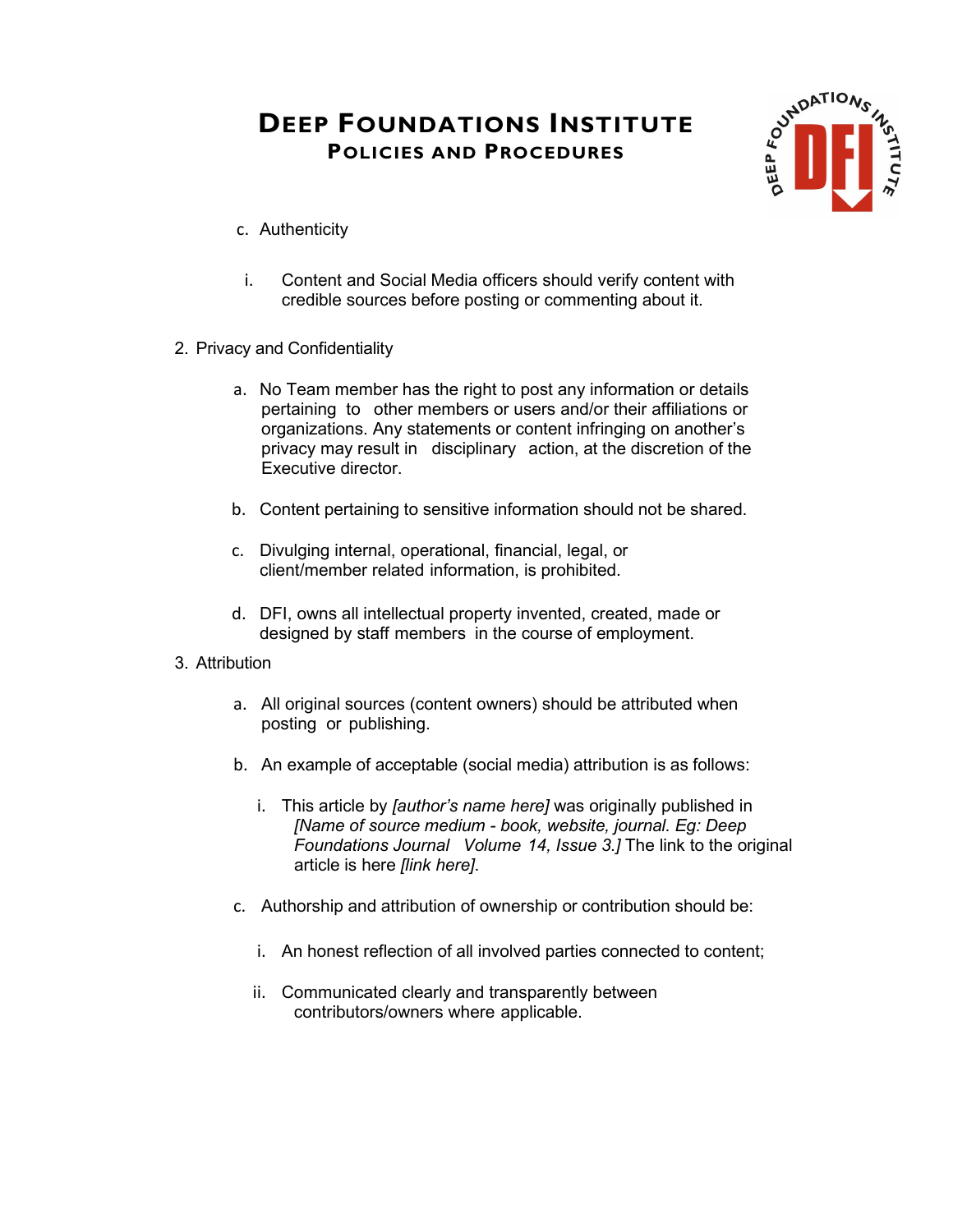

- 4. Conflict of Interest
	- a. A conflict of interest exists if you have an interest outside of your work at DFI that interferes with your responsibilities or may affect your judgment on behalf of DFI.
	- b. Critical comments relating to DFI policies, procedures, practices, or related to other industry organizations may be considered a conflict of interest.
	- c. Conflicting content must be removed/deleted within the provided timeframe, or further official action may be required at the discretion of the IT Director or Executive Director.
- 5. Security
	- a. Passwords for all DFI social media accounts and related sites (assets) are to be updated quarterly and communicated to (shared with) the IT Director and the Executive Director.
	- b. Passwords are to be no less than 16 characters and must be alphanumeric in nature – no discernible words or phrases.
		- i. This includes user personal accounts as a recommendation.
- 6. Advertising/Commercial Content
	- a. No DFI staff member is permitted to post (over DFI channels) any content considered as advertising or commercial in nature, unless approved.
	- b. Excluding official paid or sponsored posts from official DFI accounts.
- 7. Accounts and Management Tools
	- a. All software or management tools employed with social media must be approved by the IT Director or Executive Director.
	- b. All social media related credentials must be provided to the IT director and Executive Director and remain the exclusive property of DFI at all times.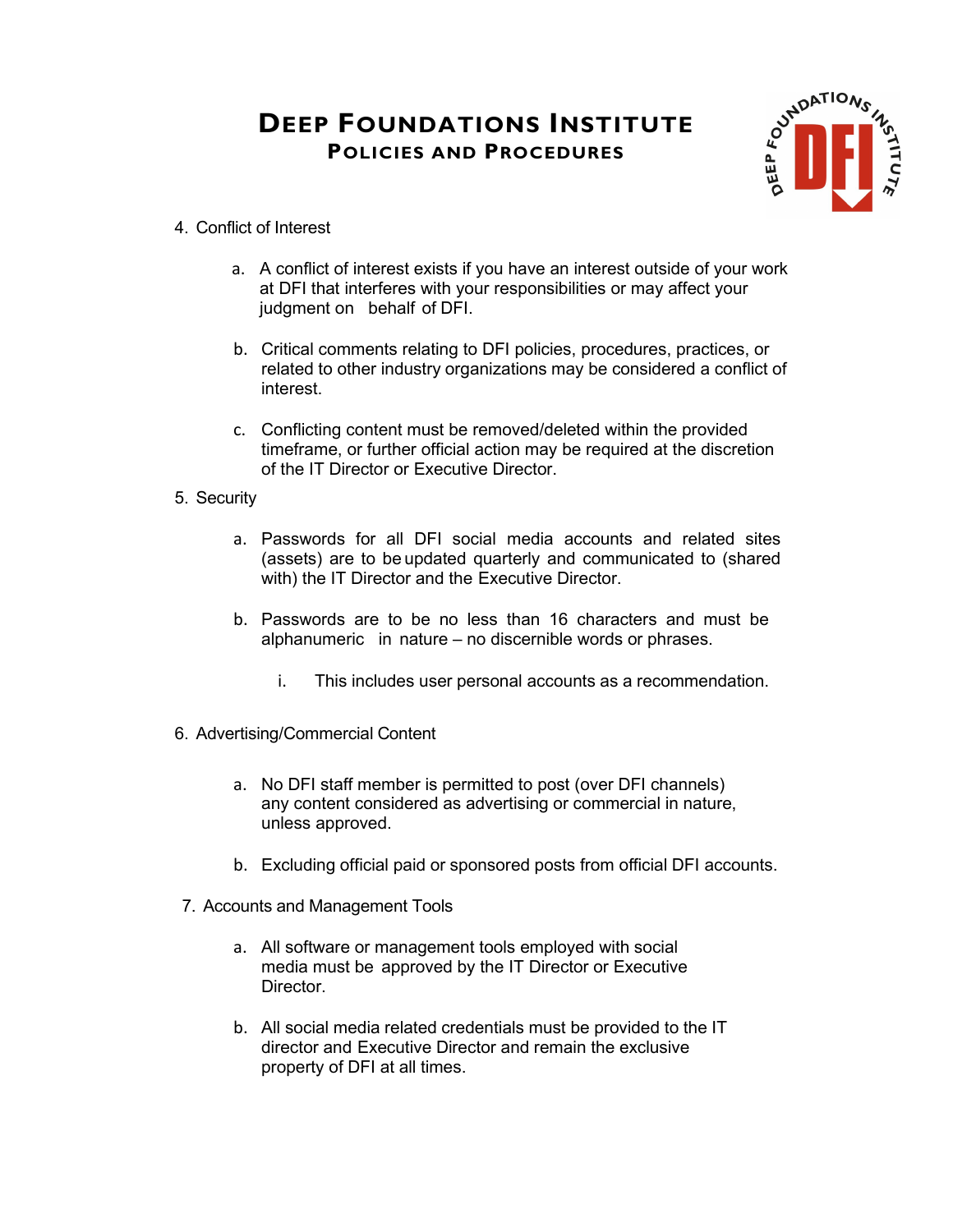

- 8. Official and Disciplinary Action
	- a. Emergency/Crisis Response
		- i. Any post, comment, or content piece found to be inappropriate should be deleted from the platform or site as soon as possible.
		- ii. Account penetrations (hacks) of social media accounts or related sites (assets) should be brought to the IT Director and Executive Directors' attention immediately.
		- iii. Penetrated (hacked) assets passwords are to be immediately updated and should be (temporarily) locked or closed until a final course of action can be identified.
	- b. Corrections
		- i. DFI reserves the right to edit or amend any inappropriate content as well as the right to delete posts, comments, or content pieces violating this policy.
	- b. Dismissal
		- i. Depending on the magnitude of any violation of any of the policies setforth in this document, a staff member may, at the discretion of the Executive Director, be subject to termination.
- C. Member Policy (DFI Association Members)
	- 1. Values and Ethics
		- a. Member Conduct
			- i. All social media and public Internet spaces are considered public, and, as a result, common sense, integrity, and professionalism must be employed when posting. If you are unsure if the content or statements you're about to share/post are appropriate, don't share/post them and err on the side of caution or seek advice from the DFI social media manager, IT Director, or Executive Director.
			- ii. Respect other users and members; no post, content piece or comment should include another person or organization's details or opinions – only post on your behalf.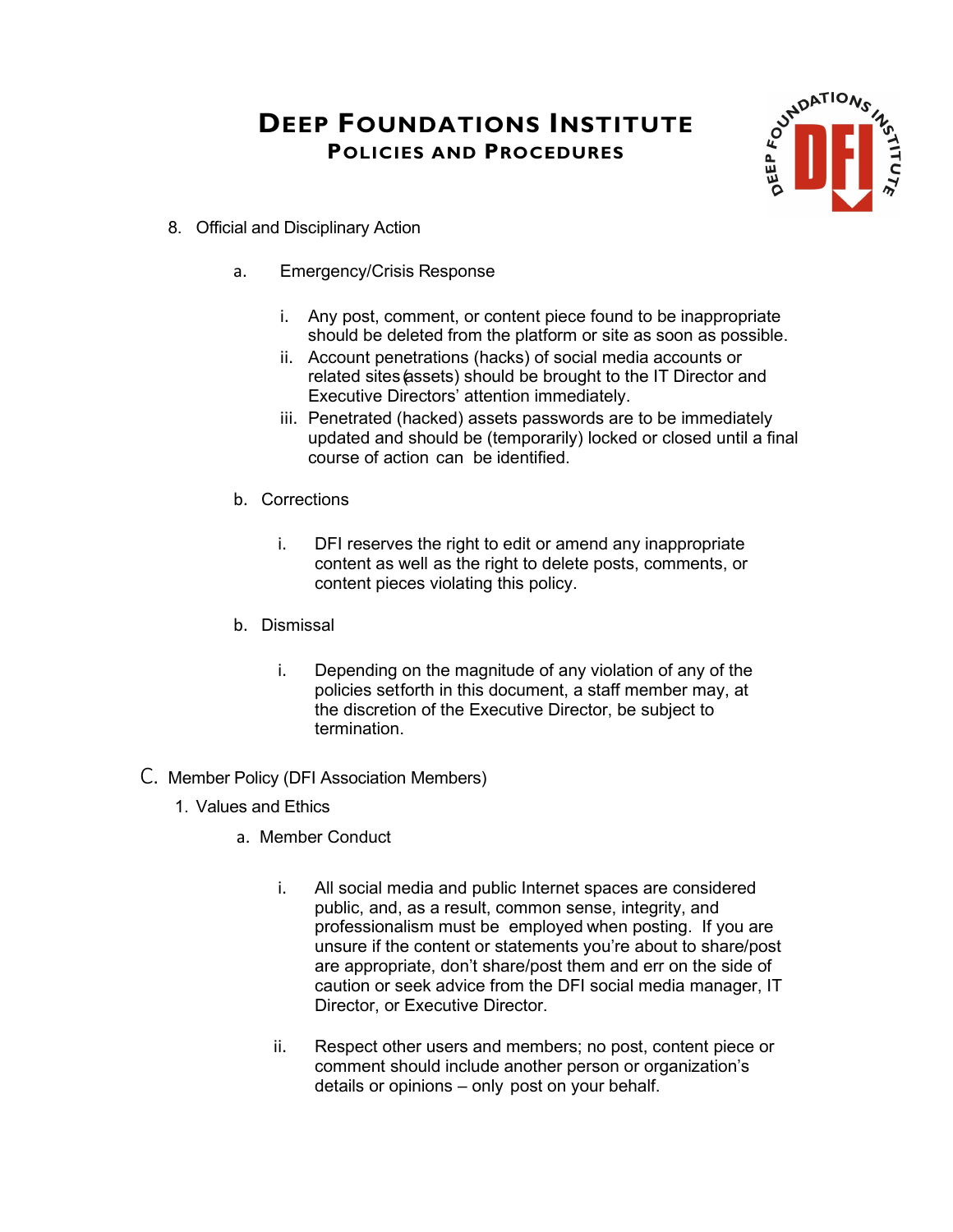

- iii. Any inappropriate statements are to be removed within 1 hour of notice and official action may be pursued at the discretion of the IT Director or Executive Director.
- iv. Members should be aware that DFI may observe content and information made available by members through social media.
- v. Members should use their best judgment and avoid posting material that is inappropriate, or disparaging to, or that reflects negatively on DFI, its employees, members, or customers.
- b. Honesty & Integrity
	- i. Any member's post found to be misleading or inappropriate will be subject to removal immediately and may require further official action depending on the magnitude of the infringement, at the discretion of the Executive Director or IT Director.
- c. Privacy and Confidentiality
	- i. No user has the right to post any information or details pertaining to other members or users and/or their affiliations or organizations. Any statements or content infringing on another's privacy may require official action, at the discretion of the IT Director or Executive director.
	- ii. Content pertaining to sensitive information should not be shared or posted.
	- iii. Divulging DFI internal, operational, financial, legal, or client/member related information, is prohibited.
	- iv. Copyright and attribution requirements should be observed by Members when posting online.
- 2. Content Quality
	- a. All content generated (including live streaming) must satisfy DFI's standards: high in quality, professionally produced with appropriate equipment, methods, and attribution employed.
	- b. Low fidelity (lo-fi) deliberately low quality content pieces will not meet DFI's standards and are subject to moderation/removal.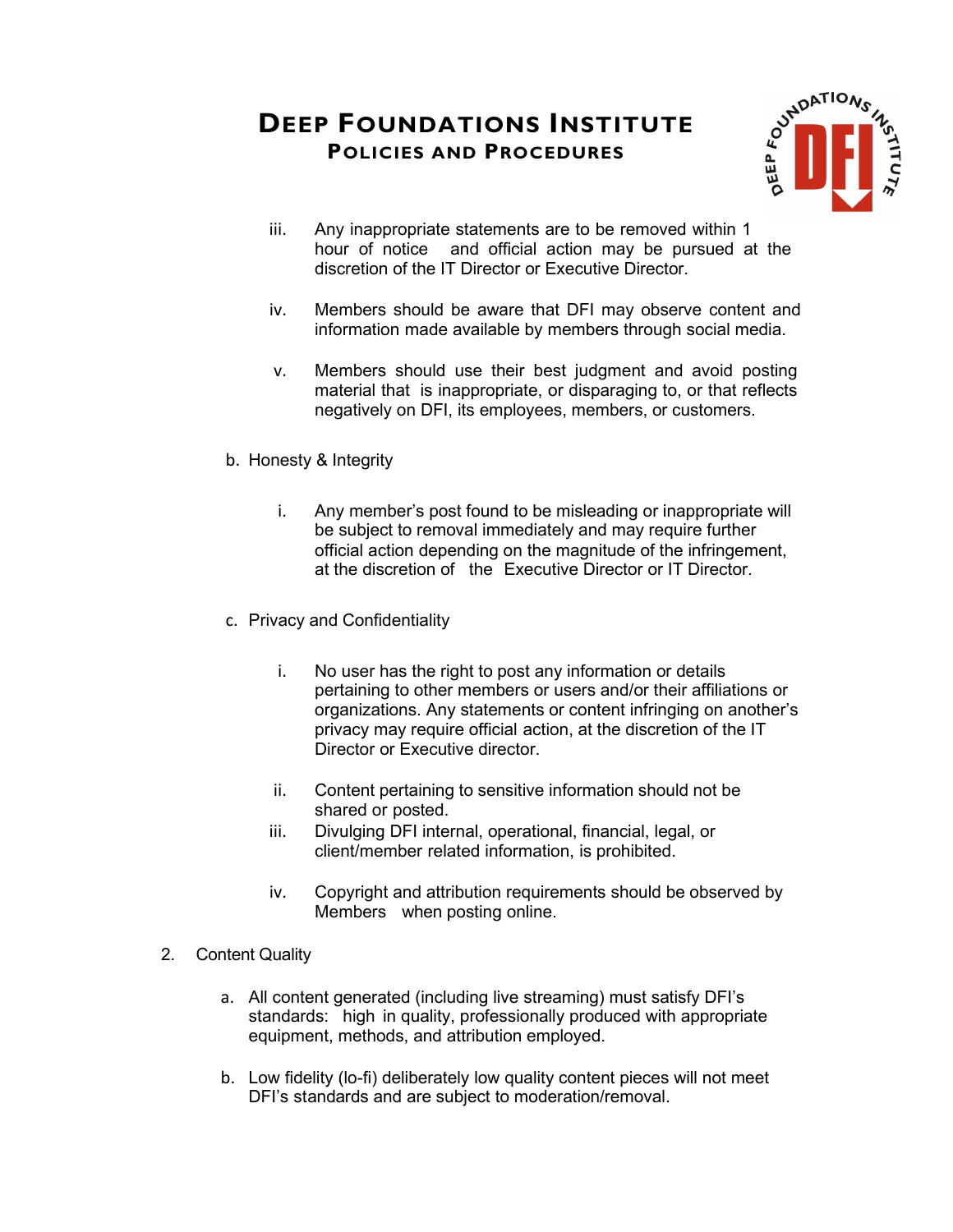

- c. Sub-standard content will be moderated or removed/deleted without notice or warning at the discretion of Executive and/or IT Directors.
- 3. Reproduction & Intellectual Property
	- a. Any post, content piece, or comment found to infringe on DFI's or any other organization or individual's intellectual property rights will be subject to immediate removal. If removal request is not adhered to within the specified timeframe, further action may be taken against the author/poster, at the discretion of the IT Director or Executive Director.
	- b. DFI does not take any responsibility for member posts or content pieces found to be infringing on any organization or individual's intellectual property or copyright.
	- c. DFI, owns all Intellectual Property invented, created, made or designed by committees, members or contributors.
- 4. Attribution
	- a. All original sources (content owners) should be attributed when posting or publishing.
	- b. An example of acceptable (social media) attribution is as follows:
	- c. This article by *[author's name here]* was originally published in *[Name of source medium - book, website, journal. Eg: Deep Foundations Journal Volume 14, Issue3.]* The link to the original article is here *[link here]*.
	- d. Authorship and attribution of ownership or contribution should be:
	- e. An honest reflection of all involved parties connected to content;
	- f. Communicated clearly and transparently between contributors/owners where applicable.
- 5. Liability
	- a. DFI will not assume responsibility for any member's inappropriate posts, comments, or content pieces and shall seek legal action against a